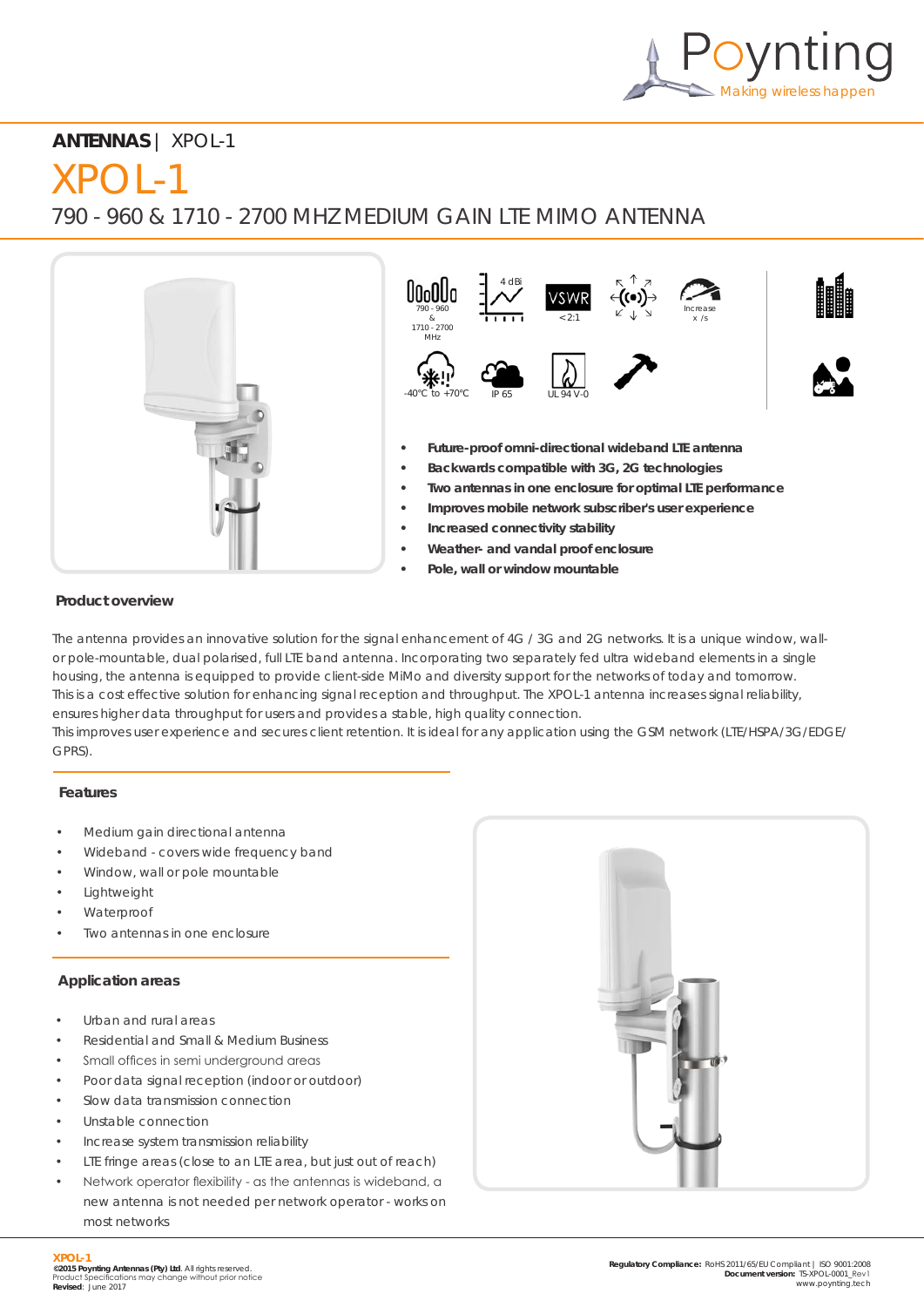The XPOL-1 is a wide-band antenna that works from 790 - 960 MHz & 1710 - 2700MHz

Indicates the bands on which this antenna works



#### **Antenna performance plots**



**Voltage Standing Wave Ratio (VSWR)**

VSWR is a measure of how efficiently radio-frequency power is transmitted from a power source, through a transmission line, into a load. In an ideal system, 100% of the energy is transmitted which corresponds to a VSWR of 1:1.

The XPOL-1 delivers superior performance across all bands with a VSWR of 2:1 or better.





#### **Gain\* in dBi**

4dBi is the peak gain across all bands from 790 - 2700 MHz

| Gain @ 790 - 960 MHz:   | $1.6$ dBi |
|-------------------------|-----------|
| Gain @ 1710 - 2700 MHz: | 4 dBi     |

\*Antenna gain measured with polarisation aligned standard antenna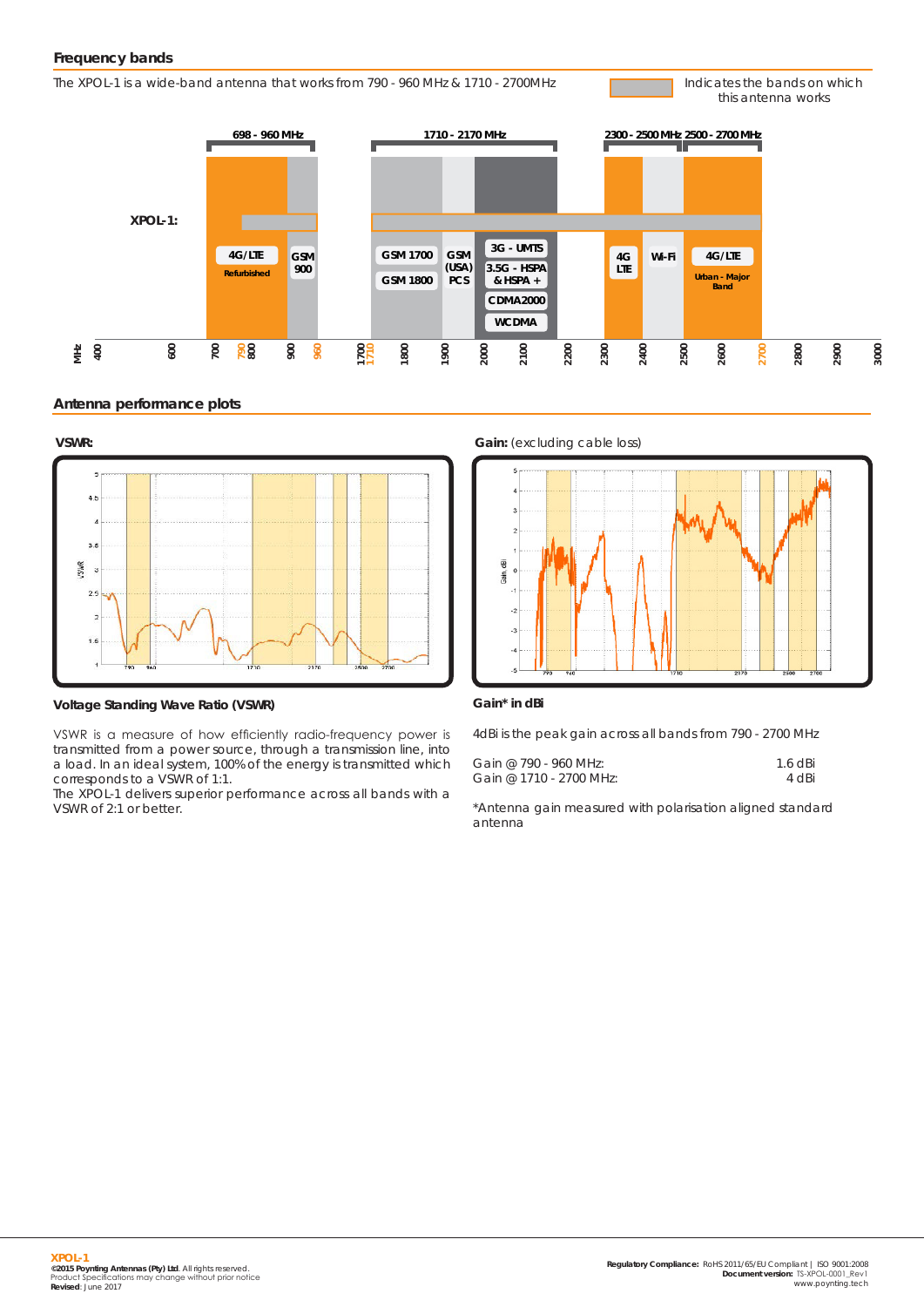# **Radiation patterns**